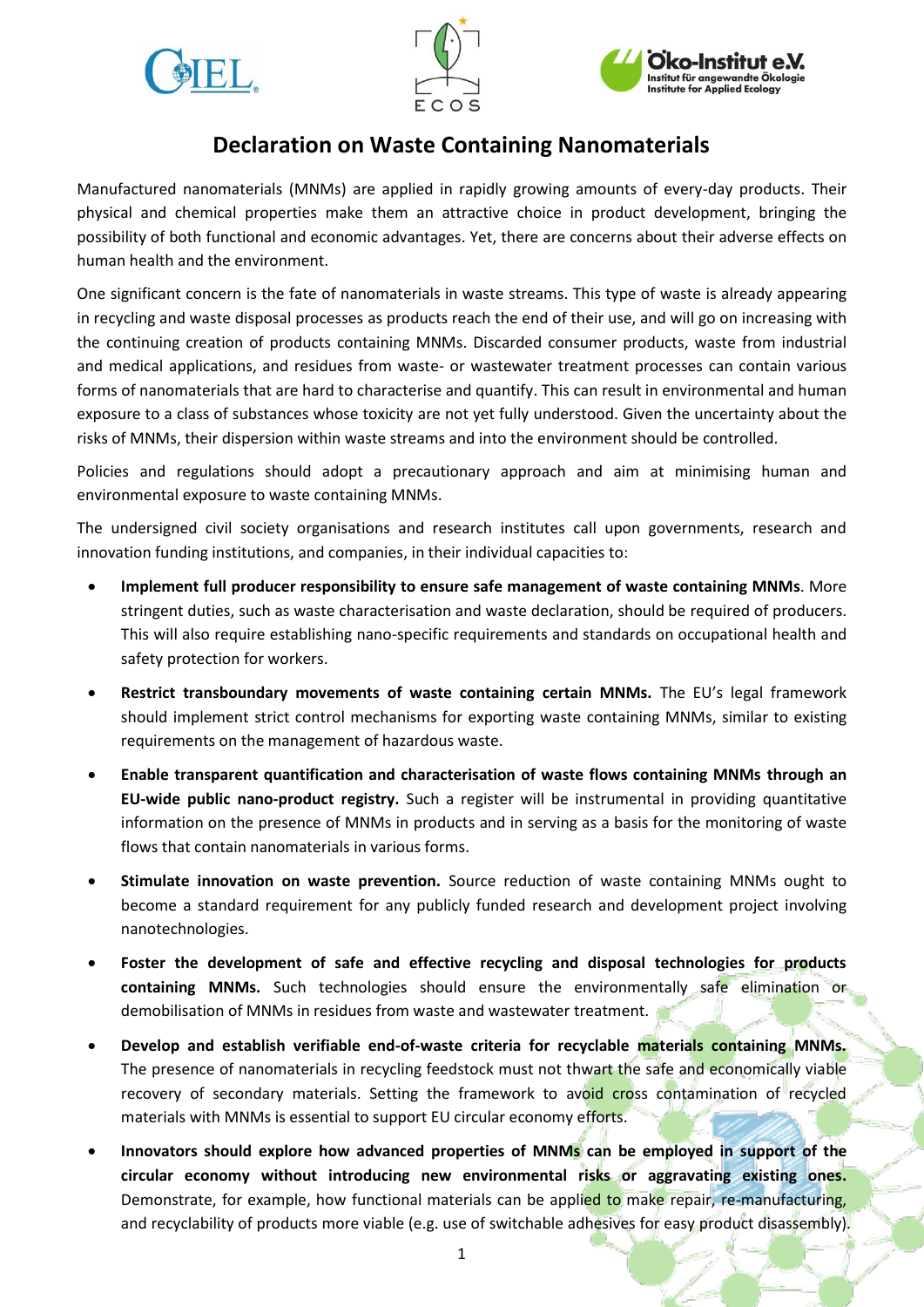## **Signatories of the Declaration on Waste containing Nanomaterials**

#### Europe

**Agir Pour l'Environnement,** France **Alliance for Cancer Prevention**, United Kingdom **Association Toxicologie Chimie Paris**, France **Avicenn**, France **Bond Beter Leefmilieu Vlaanderen,** Belgium **Bund für Umwelt und Naturschutz Deutschland (BUND)**, Germany **Center for International Environmental Law (CIEL)**, Switzerland **Collectif Citoyen Nanotechnologies du Plateau de Saclay**, France **Comisiones Obreras (CCOO)**, Spain **European Environmental Citizens' Organisation for Standardisation (ECOS) Fondation Science Citoyenne**, France **Foundation for Environmental Education** (FEE), Latvia **France Nature Environnement,** France **Friends of the Earth Latvia Health Care Without Harm (HCWH) Europe Zero Waste Europe HEJ Support**, Germany **Generation Cobayes**, France **Inter Environnement Wallonie,** Belgium **International Coalition to Protect the Polish Countryside**, Poland **Mediterranean Information Office for Environment, Culture and Sustainable Development (MIO-ECSDE) Öko-Institut**, Germany **SEPANSO Acquitaine**, France **Socio-Ecological Union International**, Russia **The Danish Ecological Council**, Denmark **The International Union of Food, Agricultural, Hotel, Restaurant, Catering, Tobacco and Allied Workers' Associations (IUF), Switzerland Women in Europe for a Common Future (WECF)** 

North America **[Alaska Community Action on Toxics](http://www.akaction.org/)**, USA **Centro de Análisis y Acción en Tóxicos y sus Alternativas (CAATA)**, Mexico **Fair World Project,** USA **Friends of the Earth US**, USA **Institute for Agriculture and Trade Policy**, USA **International Center for Technology Assessment**, USA **International University of Environmental Sciences**, Mexico **Kentucky Environmental Foundation**, USA

#### South America

**AMAR Environment Defense Association**, Brazil **APROMAC Environment Protection Association**, Brazil **Rede de Pesquisa em Nanotecnologia, Sociedade e Meio Ambiente (RENANOSOMA)**, Brazil **ReLANS** Latin American Nanotechnology & Society Network **TOXISPHERA Environmental Health Association**, Brazil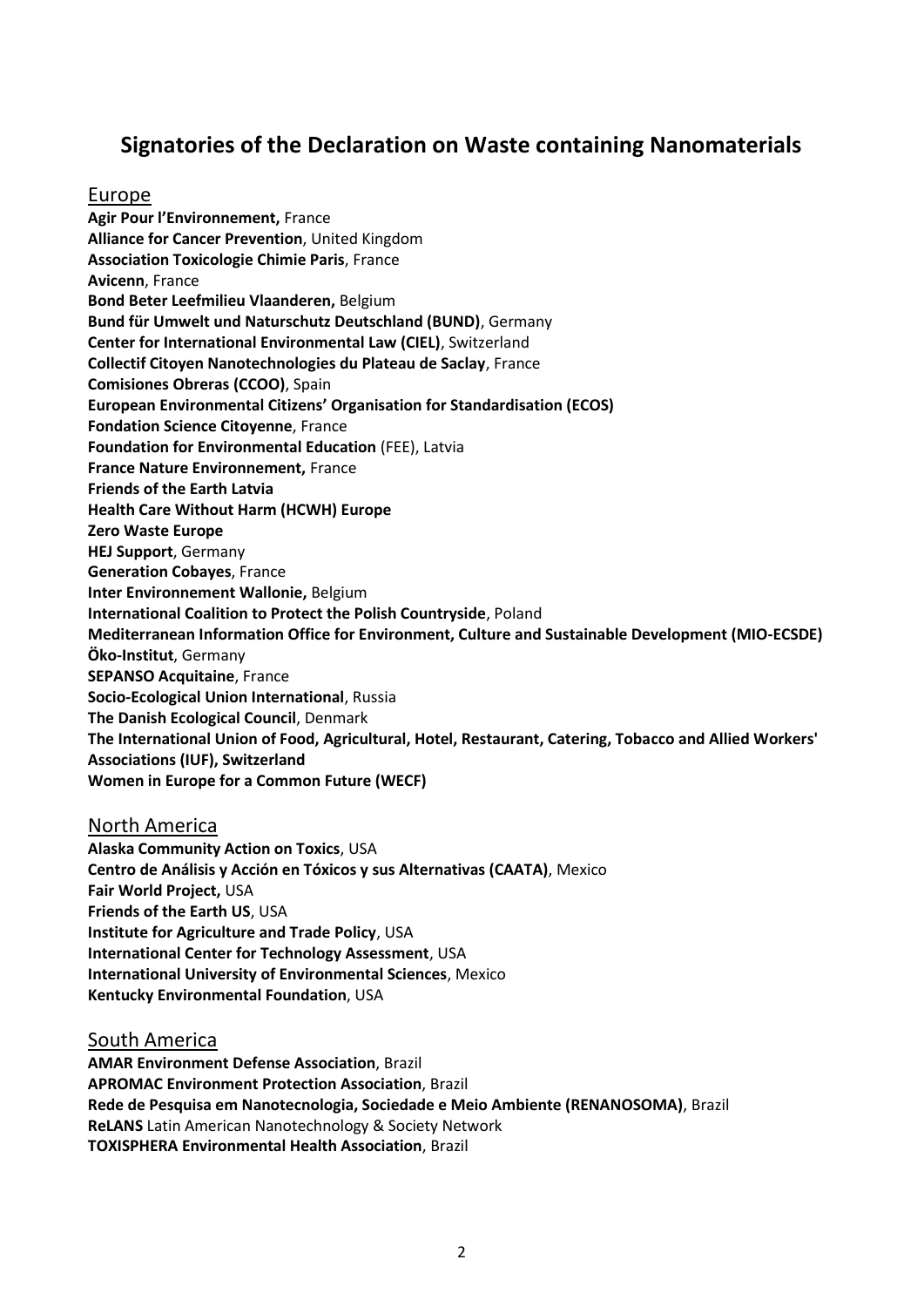Asia

**Armenian Women for Health and a Healthy Environment**, Armenia **Arulagam**, India **BaliFokus Foundation**, Indonesia **Biodiversity Conservation Center**, Russia **Eco-Accord**, Russia **Buryat Regional Association on Lake Baikal**, Russia **Center for Public Health and Environment Development (CEPHED)**, Nepal **Citizens Against Chemicals Pollution** (CACP), Japan **Consumers Korea**, South Korea **Ecoclub Fergana,** Uzbekistan **Ecologist Club,** Kyrgyzstan **Eco-Social Development Organization (ESDO)**, Bangladesh **Environmental Quality Protection Foundation**, Taiwan **Friends of Siberian forests**, Russia **Indonesian Toxics-Free Network**, Indonesia **IndyACT Lebanon**, Lebanon **PAN Asia and Pacific**, Malaysia **The EcoWaste Coalition**, Philippines **Toxic Links India ToxicsWatch Alliance** (TWA), India **Volgograd-Ecopress Information Centre**, Russia

### Africa

**AEEFG**, Tunisia **AGENDA for Environment and Responsible Development** – Tanzania **Ako Foundation,** Ghana **Carbone Guinée**, Guinea **Centre for Environment Justice and Development (CEJAD)**, Kenya **Ecological Restorations** Ghana **Foundation for the Conservation of the Earth (FOCONE)**, Nigeria **Friends of the Environment**, Nigeria **Global Initiative for Hazardous Waste Management and Disposal**, Nigeria **Irrigation Training and Economic Empowerment Organization (IRTECO)**, Tanzania **Kasa Initiative Ghana National Association of Professional Environmentalists (NAPE)**, Uganda **Pan African Vision for the Environment (PAVE)**, Nigeria **PAN-Ethiopia,** Etiopia **Pollution Control Association of Liberia (POCAL)**, Liberia **South Durban Community Environmental Alliance**, South Africa **Sustainable Research and Action for Environmental Development (SRADev Nigeria),** Nigeria **Welfare Togo**, Togo **Zimbabwe Congress of Trade Union**, **Zimbabwe** 

## Australia

**National Toxics Network**, Australia **Island Sustainability Alliance CIS Inc. (ISACI)**, Cook Islands